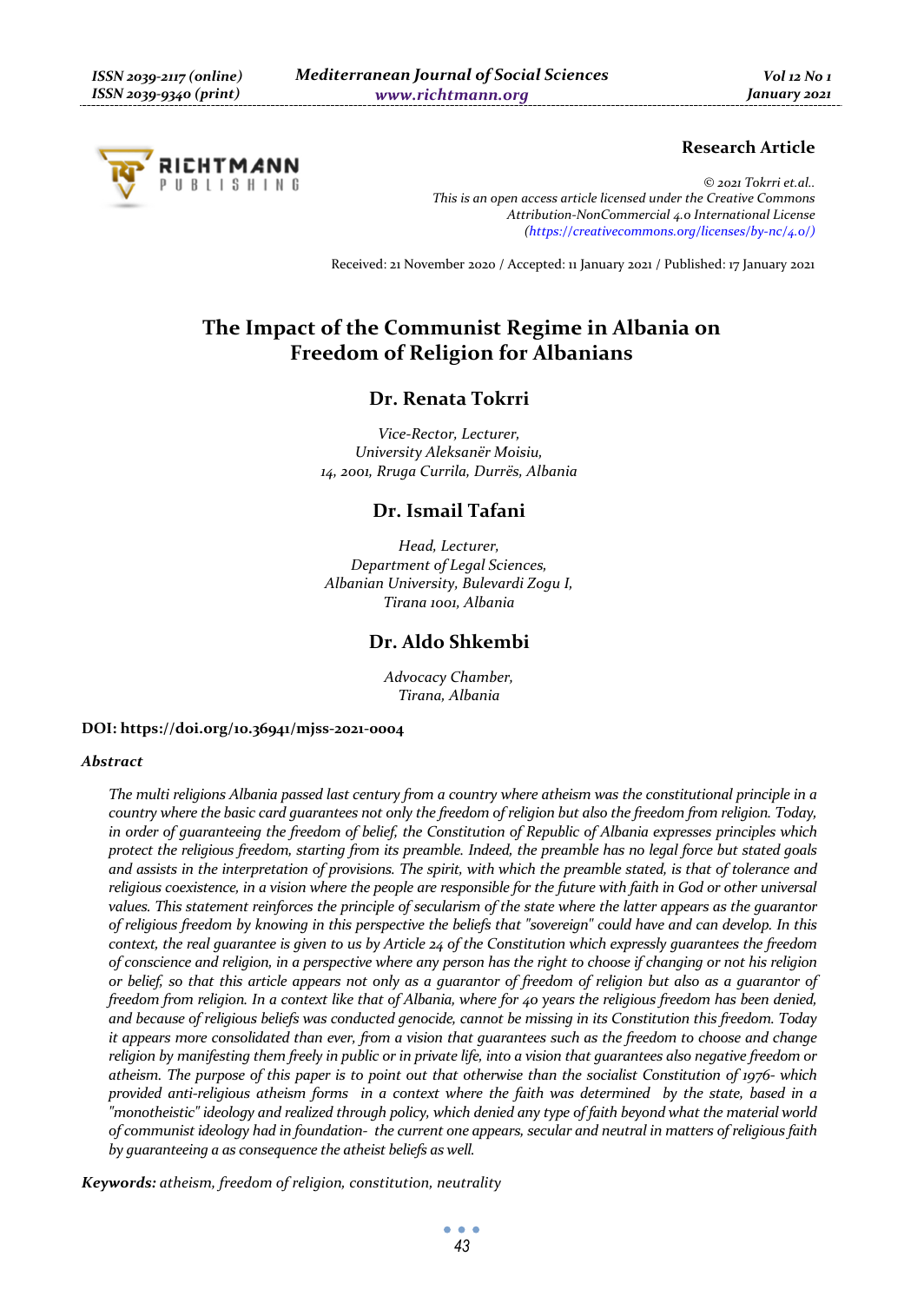#### **Introduction**

By etymology itself àtheso means "without God", this word is also found in the Old Testament<sup>1</sup>, perhaps atheism is considered a modern phenomenon, but it has its roots in antiquity. In reality, *"atheism is as old as human thought, and since the beginning it has been set as one of the ways to see the world: a world where man is alone against itself and nature" (Minois, 2000).*

What is important is the meaning of this word, which is univocally a philosophy that opposes monotheism, polytheism, pantheism, etc...If we look in retrospective, we see that in the whole history of mankind, when it comes to atheism usually it is addressed to individual, which is often seen as a person without morals<sup>2</sup>. No doubt this was not the opinion of communist doctrine, which Hoxha used to aspire.

In fact, the first who support atheism as a method of governance were the French who actively sought to eliminate any superstitions from the minds and hearts of the people. Later, atheist thinking made great steps with proponents of communism that promoted a *state atheism*, the latter had an important place in Marxist–Leninist philosophy and its thought variants had a great influence.

In fact, philosophers have been convinced that atheism has an inferior position against religion, certainly they have not known history of Albania, where no doubt atheism had a dominant position, not only on the conscience of individuals but also in its legal order.

Precisely, given the words of Marx, according to which *"God was a false problem"* and religion was the feeling of a world without a soul, and therefore he called it as the opium for the people (Marx, 1844). Also, Lenin envisioned atheism as a spiritual drink under the effect of which drunk slaves used to lose their freedoms and rights (Minois, 2000).

Given these doctrines, dictator declared war on God, not only to others, as usually happened in history, but also to his own.The expression of Grozio *"Etsi deus non daretur"* (Antonio & Grozio, 1948) appears to be the first question that skeptical atheist, state or individual, lays himself. Also, *if God did not exist,* expresses better the situation of atheist Albania, but at the same time points out that, notwithstanding the existence of God, individuals have certain natural rights, where one of which is the freedom not to believe in a transcendent being.

Today it seems as if all the secular methods revolve around this expression, but it would be wrong to identify in it, because state as secular and neutral institution cannot afford denial of universal values. This could do only the atheist state during Communist period (Spinoza, 1986).

#### **Constitution of 1946, and Measures in Favor of Atheism**

After German fascists left Albania, Hoxha came as triumphant in Tirana and his early policy seemed not at all an anti–religious one. Actually, the catholic clergy had not a special liking for him, but it was as a result of their anti–communist attitude and they did not think that after all centuries of Christianity in Albania – since the passage of Paoli in Illyria– Hoxha would reach to eliminate them.

In fact, the post war period found Albanian clergy poor by dogmatic preparation, because the expulsion of foreign churchmen by King Zog had brought also a decrease in the level of interpretation of sacred books.King Zog also was accused by Catholics, and not only, he was without scruples against religious phenomenon, as a result of numerous reforms he took over his empire. It is worth to mention here the Islamic veil prohibition or closure of religious schools. But as it is shown by time, these measures were not anti–religious acts, but simply as part of a project to modernize the country.

As in the time of King Zog, where the constitution stipulated clearly the principle of secularism of the state and freedom of religion, also the Constitution of the People's Republic of Albania of 1946

*<sup>1</sup> Specifically, in the Letter for Enfesins that Paolo of Tarso wrote during his detention. Indeed, some of the scholars have real doubts whether this letter was written by the latter, but it matters little to the analysis that we will pose. 2*

*Voice "Ateismo" Zanichelli encyclopedia under the auspices of Edigeo, Dizionario enciclopedico di arti scienze, tecniche, lettere, filosofia, storia, diritto, economia, Bologna, 1995.*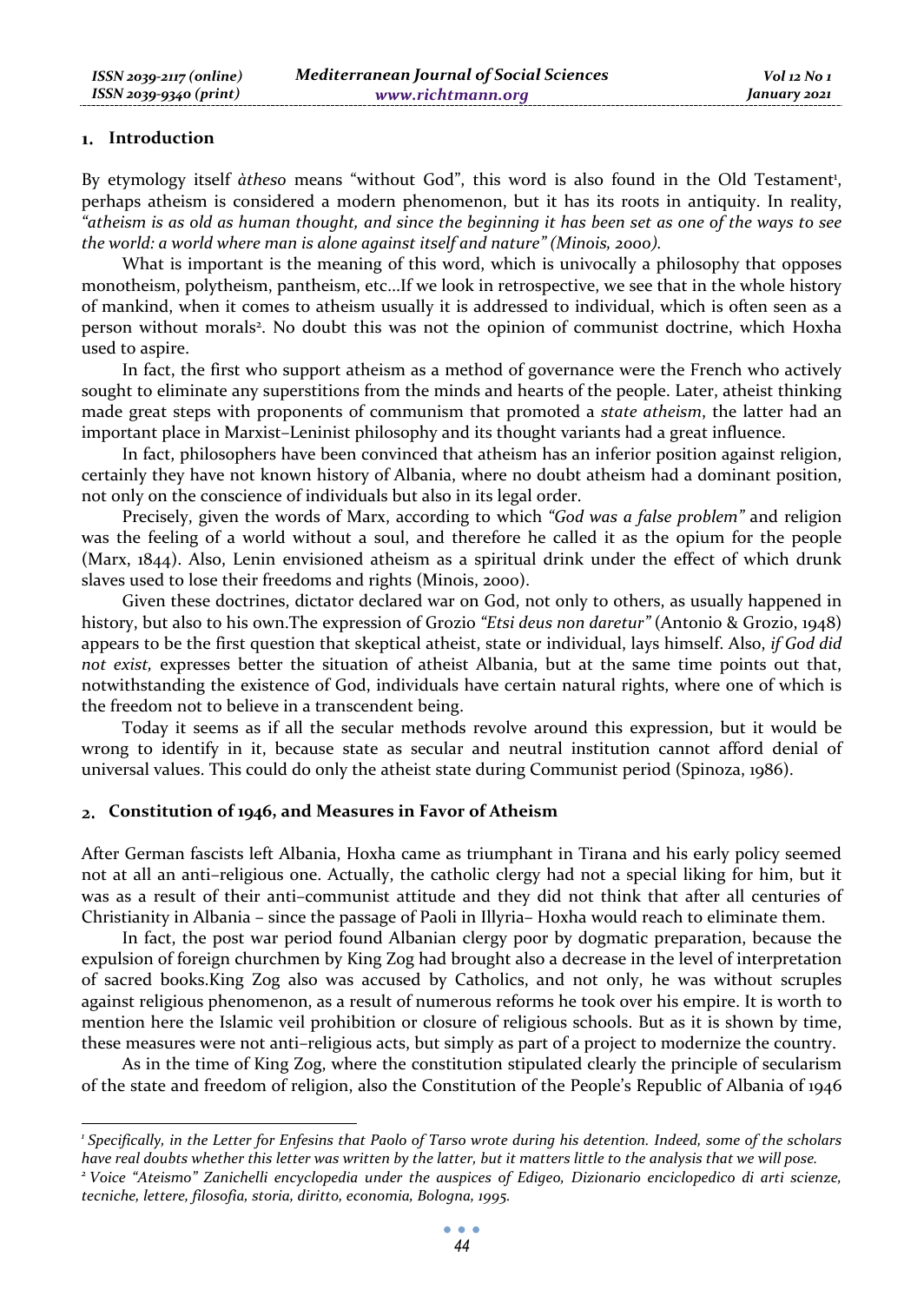| $ISSN 2039-2117 (online)$ | <b>Mediterranean Journal of Social Sciences</b> | Vol 12 No 1  |
|---------------------------|-------------------------------------------------|--------------|
| ISSN 2039-9340 (print)    | www.richtmann.org                               | January 2021 |

(revised in 1950) provided for in Article 18 the freedom of religion and consciousness.

Also, this article provided the principle of secularism of the state in a less equivocal formula as it expressed that "church is separated from state". Effectively, most scholars are of the opinion that this is merely an interpretative problem, because even in Albanian statutes, e.g. at the Prince Wied statute this word was rather used as a synonym for religion (Dammacco, 1194).

In particular, this article provided that *"To all citizens is guaranteed freedom of conscience and religion. The church is separated from state. Religious communities are free in their own faith and in their foreign exercise and practice. Church and religion are forbidden to be used for political purposes. Also, religion–based political organizations are prohibited. The state can help materially religious communities". This article creates "unconstitutional basis",* in which was supported all anti-religious policy of the first years of communism.

Above all, freedom of religion is protected not only by the Constitution, but also by civil law, namely Article n. 19 provided the right to enter even a religious marriage, no doubt that the state had a jurisdiction reserve regarding separation, divorce, etc.

Even the Basic Card in addition to freedom of religion, recognized a number of other rights that knowingly specified that freedom, as for example freedom to express the opinion freely or not, the freedom to organize into associations, which undoubtedly goes and strengthens the freedom of religion.

But despite that the constitution was a guarantor of rights and whether it provided constitutional techniques, which did not allow the limitation of these freedoms, Hoxha started a xenophobe war against religions (Maceóin, 1951; Morozzo Della Rocca, 1978; Morozzo Della Rocca, 1990).

The first religious community that perceived its anti-clericalism was the Catholic one, accused often for anti-patriotism and betrayal. Because of their relationship with the Vatican they were placed in the eye of a cyclone. Hoxha was not generous even towards the religion he belonged to. Charges for the latter was that it was not the original religion of Albanians and therefore it had to be fight.

But even the original religion of Albania, the Christian one, despite being placed centuries ago Ottoman rule, it was imposed. Even the true religion of Hoxha "Marxism–Leninism", like the Moslem and Christian one, was brought from abroad, maybe this times even away than themselves. The first step of dictator was the confiscation of all properties of citizens and churchmen, and perhaps because of this reason it was not perceived as anti–religious.

The second moment when we see the real intentions of the dictator, was the closure of religious schools. In fact, this step had been even taken by King Zog (Lo Giacco, 2003; AA.VV., 2013). At that time the situation erupted into a debate on secularism, where more than ever we see an active Fishta, but the case of the closure of religious Albanian schools went even to the League of Nations. But in the years after World War II, in the communist Albania, it seemed no one was left out where Albania could seek help.

In fact, Hoxha justified the closure of religious schools based on Article 31 of the Constitution of 1946. In it was expressly stipulated that educational institutions were separated by religion or church as it was written more accurately (Shilegu, 1985; MacEÓIN, 1951). This decision was reinforced even with a ministerial decision in 1947 where despite the order, clerics used to teach privately.

Slowly–slowly policies became even more severe (Riccardi, 2000), by imprisoning and executing clerics, were the Bible and the Koran were taboo books, prior censorship was everywhere and the State of citizens turned into a prison for all (Qesari, 2004).

In fact, the goal was that before the announcement of atheism, the clergy should be weakened and weaker than that, it had never been. So, in 1949, the government proposes to presidium decree n. 743 through which it would be re–recognized legal personality of religious communities. So, they should introduce the new statutes, which must conform to the Constitution and the decree. But in itself the decree conflicted the constitution and even his own text.

In particular, it provided that the communities with their program had to support the communist party program, then develop to religious people the spirit of national unity. This article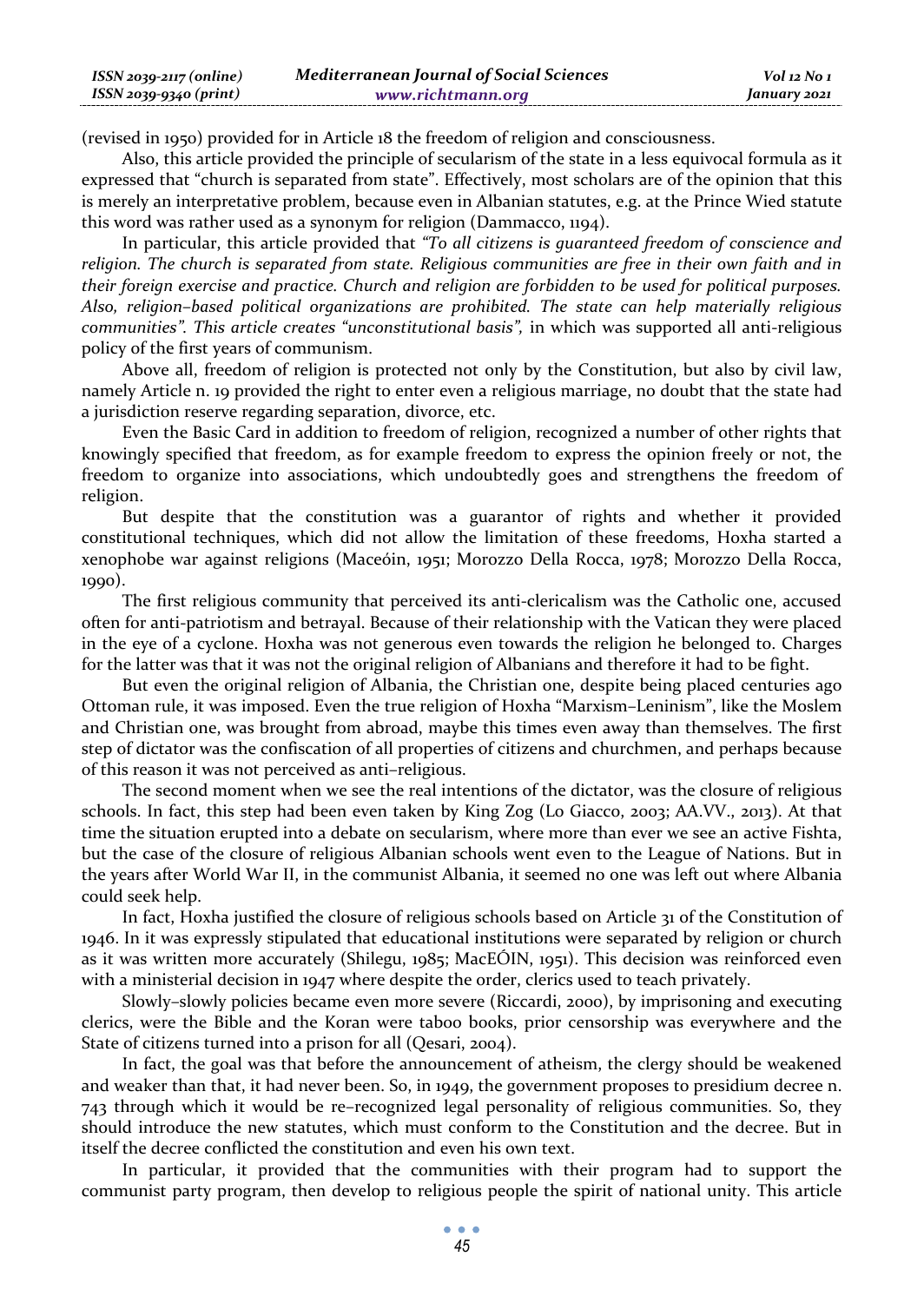| $ISSN 2039-2117 (online)$ | <b>Mediterranean Journal of Social Sciences</b> | Vol 12 No 1  |
|---------------------------|-------------------------------------------------|--------------|
| ISSN 2039-9340 (print)    | www.richtmann.org                               | January 2021 |

conflicted so directly with the constitution as expressed in Article 3, that in any way churches or religions cannot be used for political purposes (Cimbalo as cited in Tobias, 1956).

Insanity seemed to have no end and after the introduction of the Statute by the Catholic clergy, it was changed unilaterally. In the new Statute the Catholic Church was autocephalous and separated from the Vatican or more precisely as stipulated in Article 1 of this statute, the Albanian Catholics have no longer any political, organization or economic relationship with the Pope (*Archive of the Ministry of Interior)*. This unwanted independence was a strong sign of dictator's xenophobia against foreign occupation.

The first anti–religious steps were totally anti–constitutional and any decree went against its principles (Pearson, 2006; Akgönül, 2005). So, the Decree No. 4337/1967 eliminates the Decree No. 743/1949, thus automatically religious communities in Albania became illegal after cancelling all their statutes. These latter for the clergy were almost a constitution and above all they gave legitimacy to the actions of their bodies (Morozzo Della Rocca, 1997).

Situations escalated, imprisonments, murders, executions happened every day, clergy were weak, Albanians were frightened, state atheism was closer than ever (Zickel and Iwaskiw, 1992; O'donnell, 1999).

#### **The Constitution of 1976 and Constitutionalisation of Atheism**

After an ideological battleground that Hoxha had declared not only to religion and clergy, but also to Anatolian customs in Albania after numerous imprisonments and executions, after prior censorship of the communication media, the fear that already arouse the people, after even a worship by some people, the next step was to enter into force the new constitution which would make Albania the first atheist country in the world.

Even Marx himself had not gone so far. Thus in 1976 the neo–Constitution turns Albania into Popular Socialist Republic. New Spirit would be understood in the preamble where religion used to be compared with darkness.

But in its Article 37 was provided clearly that state recognizes no official religion and supports atheist propaganda in order to inspire people with materialistic and scientific concept on the world (Galli, 2005). This was the "new man" that Hoxha aimed to create. Atheistic policy of dictator was not passive, because if it would have been such, it would have the forms of an indifferent secularism by the state, but this active aspect of it, makes it so special for analysis.

Also, legally we see a suppress of individual freedoms, since now the collective freedoms were more important and even being against an idea, was not a private fact, but a privilege that only the mass could have. Atheism as communist doctrine aimed at the emancipation of young Albanian man, through science and freedom of mind with a new outlook, where God was no longer needed.

Also, Article 55 of this constitution prohibited openly organizations of fascist, religious, anti– democratic and anti–socialist character, so religion was compared not only to fascism, but also to anti–democracies. In amplification of these articles of 1977 even the Criminal Code enforced the prohibition of religious propaganda, specifically in Article 55 thereof.

In this vision no one had the right to express religious belief or to practice it, or express its opinions about religion through the media or the press. Consequently, atheism brought the mortification of a series of rights and freedoms as it to manifest freely beliefs or the right to get organized in associations.

These deprivations of basic freedoms brought consequently in Albania a real religious genocide. After the collapse of regime, religious communities counted their missing clergy in the labor camps and the panorama of the state along the Adriatic Sea seemed more tragic than ever.

## **Constitution of 1998 and Atheism as Individual Freedom**

After the death of the dictator, the situation regarding religious beliefs begin to soften. It was thanks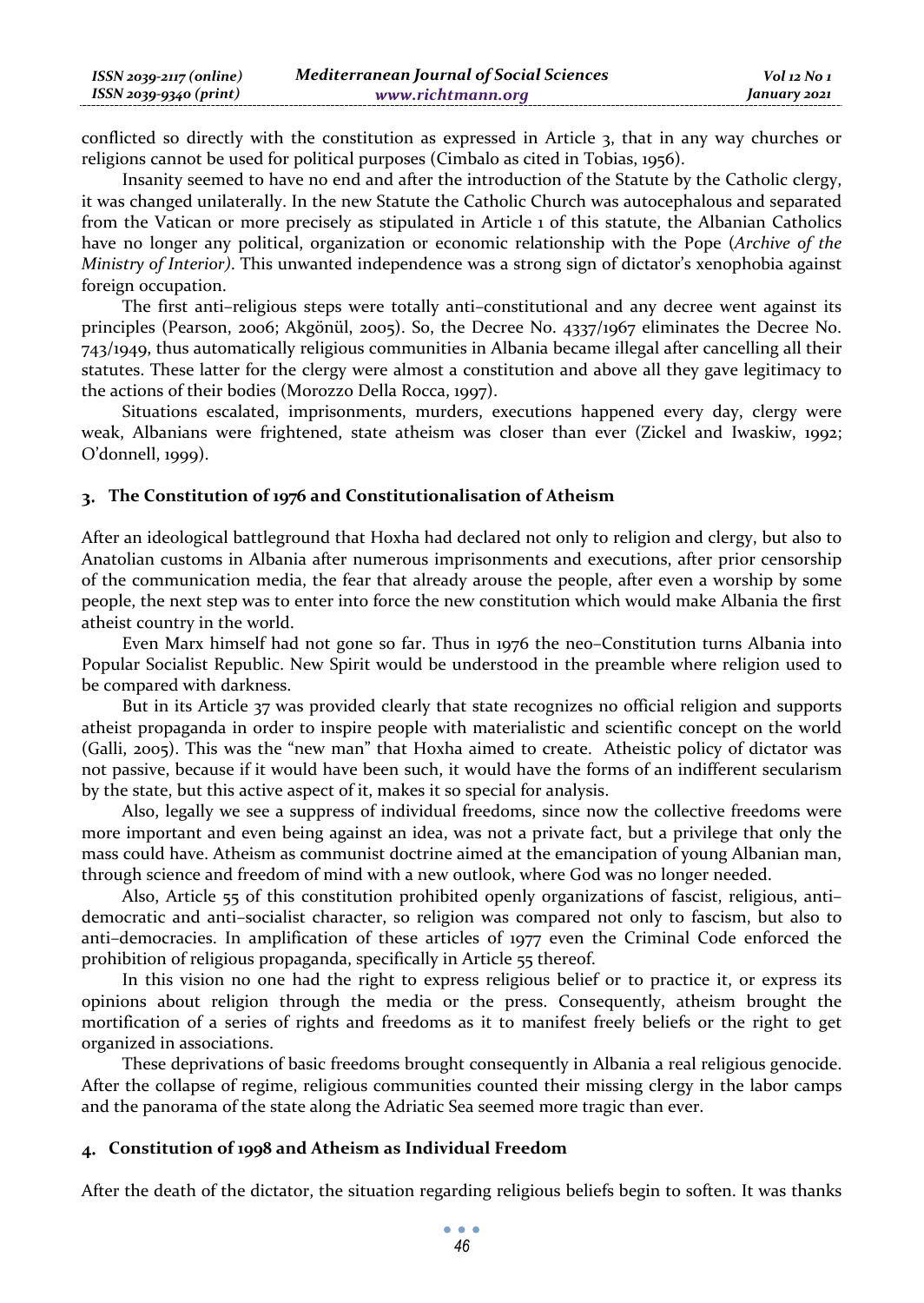to a more lenient policy that Mr. Alia undertook. But with the problem of religion and backward habits, he inherited also the economic problems of the country. For this reason, the isolated state began to open to the world.

In 1991, following the victory of the communists, the government of Alia issued the constitutional law No. 7491 of 1991, by which repealed the constitution of 1976 and with it also the principle of State atheism.

In fact, this Constitution did not provide for the principle of secularism of the state, nor freedom of religion, but in it we see a return to the principle of human dignity, which itself is able to absorb and protect all the rights and freedoms because it in itself is an essential pillar for the interpretation and protection of the latter. So, churches and mosques were opened and people began to pray, apparently state atheism had not reached its goal to return Albanians to not religious people (Lubonja, 2005).

The law of 1991, also called provisional constitution, was enriched by a constitutional law in 1993 after the Democratic Party won the elections. So, the law No. 506 from the name itself, stipulated a number of freedoms and rights, among them freedom of religion (Dammacco, 1995).

Thus, Article 18 provided not only freedom of expression, but along with that, also the freedom of conscience and religion. It provided also that anyone is free to honor and to freely manifest it individually or collectively in public or private life, through cult, practices and rituals (Cimbalo, 2011).

These were the first steps that Albania took towards the path of Europeanization of its legal order. But only with the Constitution of 1998, we can say that we have a full guarantee of freedom of religion and conscience.

In fact, an important contribution to drawing up the current constitution gave the Venice Commission and the goal was to strengthen the democratic institutions and standardization of freedoms and rights framework of not only European ones, but also those global. In fact, the constitution of 1998 itself, being fairly new, has acquired experiences and the latest doctrines in the field of human rights and freedoms. It often appears to us more guaranteeing that European Convention on Human Rights (Cimbalo). The new constitution was approved by the people through a referendum held on 22 November 1998.

Since its preamble, we understand the desire of the Albanian legislator to return God in the State that declared war against it, exactly in it is declared that Albanians responsible for the future and with faith in God, or other universal values with the determination to build a democratic state of law, decided for the new freedoms card.

The fact that this constitution in the Preamble provides something like that, does not mean that the state has a confessional character, not at all, in this way the State has recognized the right of his people to have faith in a supernatural being.

In its article 10 is provided clearly the principle of secularism and neutrality in matters of religion and conscience. What is important for our analysis is provided for in Article 24, where this constitution stated that every person has the right to religion and conscience but also the right to choose and change faith, but also its beliefs (Anastasi, 2004). Exactly this article states that "Everyone is free to choose or to change its religion or belief, and to express them individually or collectively in public or in private, through cult, education, practice or performing rituals".

With the word "*conviction*", we understand that the Albanian legislator wanted to protect the freedom of atheism in a vision that freedom of religion guarantees also freedom from religion. So "*conviction*" can be not only religious, but also secular, because an individual cannot be convinced of the existence of a superior being. But also, this thesis is reinforced by the last paragraph, which states that *"No one may be compelled or prohibited to take part in a religious community or its practices, and to make public its opinions and beliefs".*

For more, it should not be forgotten the guarantee coming to this freedom from freedom of conscience, since the latter is a widespread phenomenon and absorbs within it not only religious beliefs or not, but also philosophical, political ones, etc. So, without doubt, we can say that Article 24 of the constitution guarantees also the negative freedom of religious belief.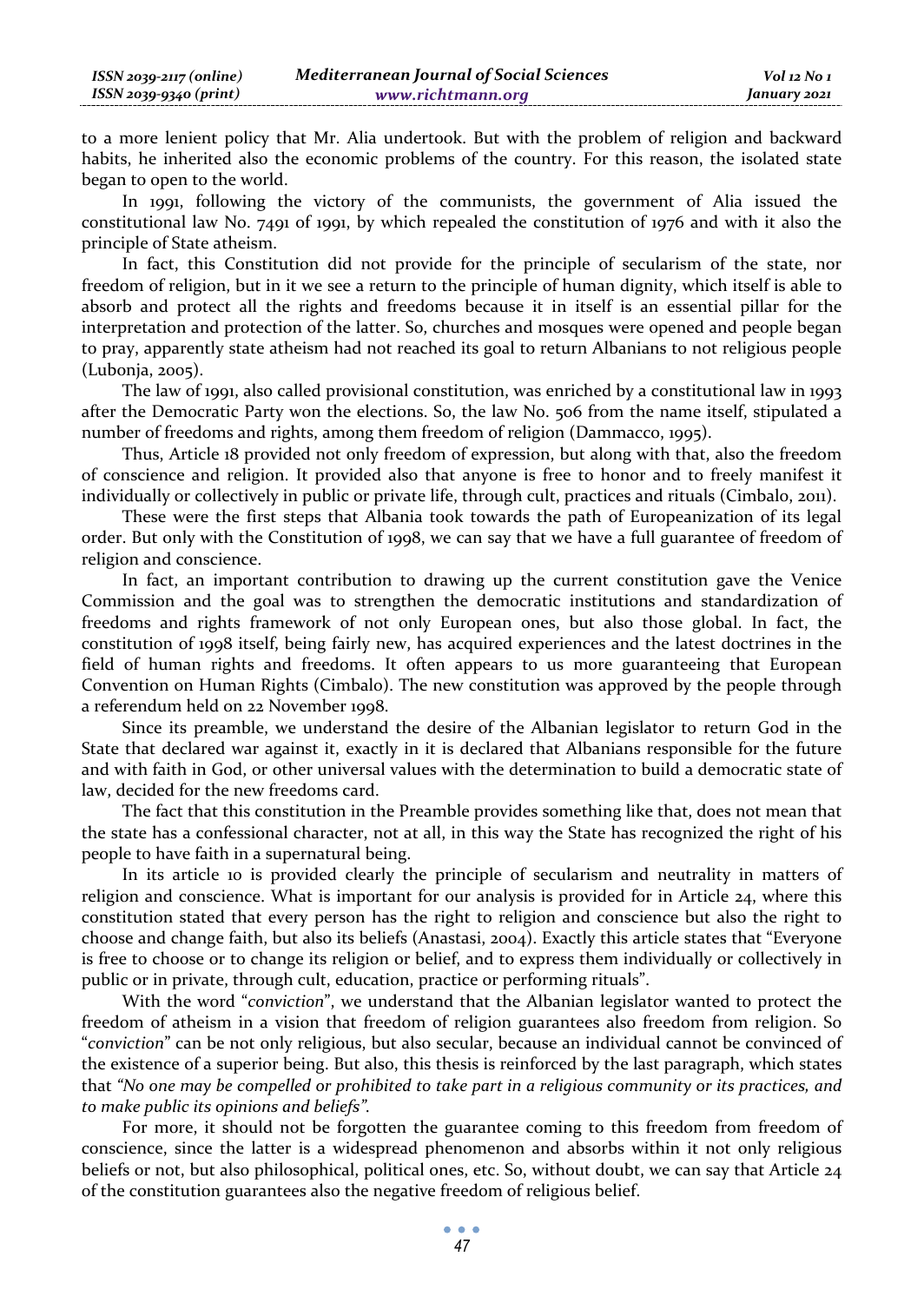Also, we should not forget that unlike the communist regime in the current Constitution, is provided also the principle of state (Morozzo Della Rocca, 1994) secularism and in Article 10 it is provided that *"the State is neutral in matters of faith and conscience and it guarantees the freedom of their expression in public life".*

Today, atheist thinking is protected also by a number of international cards like the ECHR, UDHR, etc.

#### **Conclusions**

As results from our analysis, Albanian state passed from the principle of secularism of the state to that of active atheism, where during the communist period the expression "Etsi deus non daretur" seemed to inspire the state institutions. The process that exploded in state atheism passed previously in a bitter ideological battle based on Marxist doctrines and on a second moment, it became part of the Constitution of 1976. But the collapse of the old regime revealed that atheist state had not returned to godless its citizens and for this reason it was inevitable for the Constitution not to contain such an important freedom.

It should not be denied that freedom of religion has also its negative side, i.e. atheistic beliefs that the individual may have for which *Etsi deus non daretur* is almost a natural right that the constitution cannot deny. So, without doubt, we can say that its finds his tutelage in Article 24 of the constitution.

This study makes us understand that the state can not be atheist, but individuals can. The state should be in the spirit of neutrality that should characterize it and guarantee also the negative freedom of religious belief.

So, *etsi deus non daretur* is not a person who denies God, but perhaps a person that thinks outside the hypothesis of God (Scarpelli, 1998). This expression of Grozio, brought to the extreme by atheist Albanian State, carries its jusnaturalism idea that can be an inspiration also for democratic States, as in it is hidden the essence of the principle of secularism in a view that state institutions must act as if God was not, but they must respect the religious beliefs of citizens. On the other hand, only the individual has the right to mature atheistic beliefs as a natural right protected by the State.

## **References**

- AA.VV., *L'Albania indipendente e le relazioni italo-albanesi (1912-2012)*, Atti del convegno in occasione del centenario dell'indipendenza albanese, Sapienza, 22 novembre, 2012, under the auspices of Becherelli A., Cartney A., n. 6, 2013, p. 87, Nuova Cultura Edition.
- Akgönül S., *Le Patriarcat grec orthodoxe. De l'isolement à l'internationalisation de 1923 à nos jours*, Paris, Maisonneuve & Larose, 2005.
- Anastasi A., *Freedom of religion in the constitution and in Religions and Civilizations in the new Millennium Case of Albania – International Conference, 14–15 November 2003, Ed. Albanian Center for Human Rights, Tirana, 2004, p. 206*.

Antonio C., *U. Grozio. L'umanista, il teologo, il giurista*, Bari, Laterza, 1948.

*Archive of the Ministry of Interior,* AMPB, (Archivio del Ministero degli Affari Iterni), Fund n. 783.

Bonhoeffer D., Resistenza e resa (1951), Milano, Paoline, 1989, p. 439.

Cimbalo G., *I rapporti tra lo Stato e le Comunità religiose in Albania*, op. cit., p. 9.

- Cimbalo G., *I rapporti tra lo Stato e le Comunità religiose in Albania*, *op. cit.,* p. 75.
- Cimbalo G., *L'Albania apre agli accordi di collaborazione con i "nuovi culti*", in Telematica magazines (www.statoechiese.it), October 2011, p. 8.
- Dammacco G., "*Confessioni religiose e società nell'Albania contemporanea*", *op. cit*., p. 648.
- Dammacco V. G., *Confessioni religiose e società nell'Albania contemporanea*, *under the auspices of* Coppola R., in *Incontro tra canoni d'oriente ed occidente*, 2, Bari, Cacucci, 1994, f. 657.
- Dammacco G., *Diritti e libertà dell'uomo nell'Albania democratica*, in *Principio pattizio e realtà religiose minoritarie* under the auspices of V. Parlato, G. Battista Varnier, Torino, Giappichelli, 1995, p. 393.
- Galli C., *Libertà e laicità*, in *Le ragioni dei laici,* Laterza, Roma-Bari 2005*,* p. 29 ss.